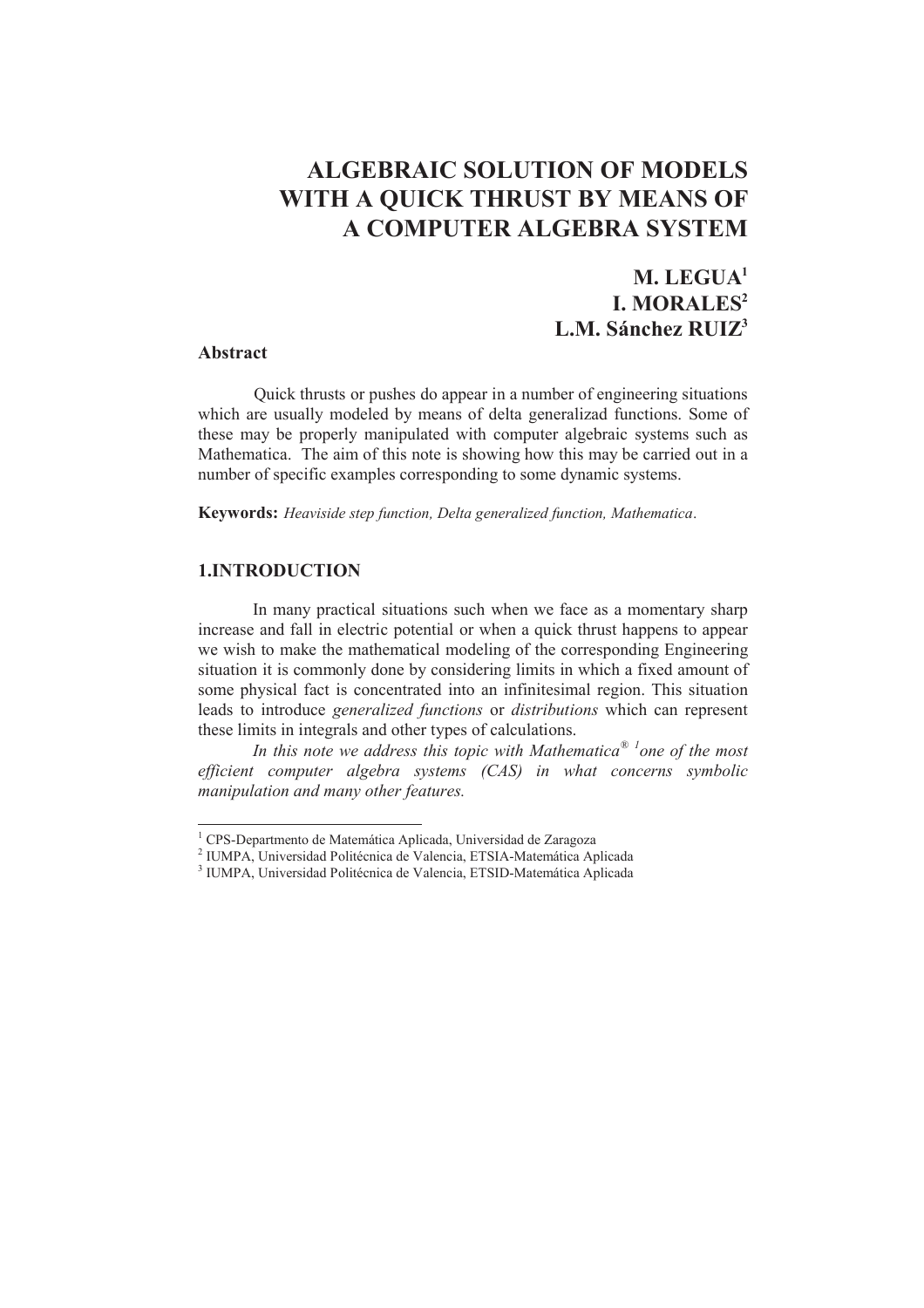$\overline{a}$ 

This mathematical software, whose first version came out in 1988, has indeed been commonly used in research and applications, cf.  $2<sup>5</sup>$ This CAS and another commonly used mathematical software, Matlab<sup>® 6</sup>, cf.  $7^{10}$  make easy to solve initial value problems with a continuous or non-continuous input but both oblige to take into account some precautionary measures. In fact the authors studied the surprising and diverse results obtained by different Matlab versions when distributions happened to appear as inputs in dynamic systems  $\frac{11}{11}$ 

#### **2.QUICK THRUSTS MODELING**

The unit step function  $H(t)$ , defined by

$$
H(t) = 0 \text{ for } t < 0 \text{ and } H(t) = 1 \text{ for } t \ge 0,\tag{1}
$$

is used in engineering problems to represent functions that appear for a limited time period.<sup>4</sup>

<sup>1</sup> http://reference.wolfram.com/mathematica/guide/ Mathematica.html

<sup>&</sup>lt;sup>2</sup> Eppstein D., "Zonohedra and Zonotopes," Mathematica in Education and Research 5, 4 (1996), 15-21.

<sup>&</sup>lt;sup>5</sup>Weisstein E.W., "Making MathWorld." The Mathematica Journal 10 (2007), 474-488

<sup>6</sup> .http://www.mathworks.com/products/matlab/whatsnew

<sup>&</sup>lt;sup>7</sup>Bhardwaj R. and Kaur P. Ntaganda J.M., Mampassi B., Some B.,. Seck D and Samb A..

<sup>&</sup>lt;sup>10</sup>Legua M., Morales I. and Sánche Ruiz L.M. "Initial value problems and casual functions with MATLAB"; WSEAS Trans. Math. 6, 2 (2007), 303-308.

<sup>&</sup>lt;sup>11</sup>Ntaganda J.M., Mampassi B., Some B.,. Seck D and Samb A.. "Design of the human cardiovascular-respiratory control system using MATLAB"; Far East J. Appl. Math. 22 (2006), 137-153.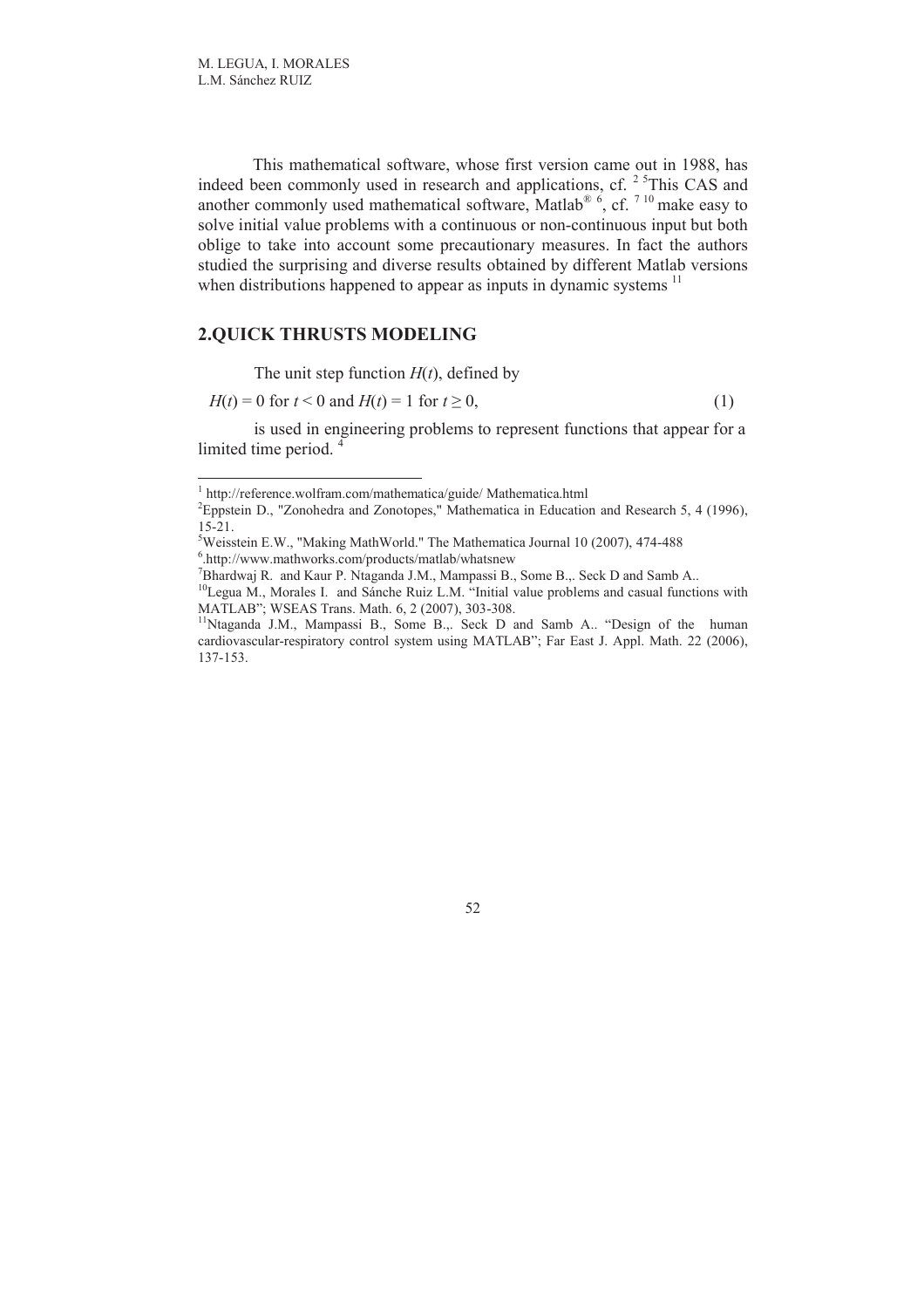For instance if a function  $f$  just appears during an interval  $[a,b]$  and vanishes outside we may formalize it by just considering the function

$$
g(t) = f(t) (H(t - a) - H(t - b)).
$$
 (2)

The step function has no derivative at 0, in fact it is not even continuous at 0. However by using distributions, or generalized functions, the Dirac delta  $\delta$ , , can be viewed as its derivative.

These facts are handled by Mathematica with some caution. We recall that the unit step function and Dirac delta are represented in Mathematica by UnitStep and DiracDelta, respectively.

In:  $Plot[UnitStep[t], \{t,-2,2\}]$ 



In: D[UnitStep[t],t] Out: (-1-DiscreteDelta[t]+UnitStep[-t]+UnitStep[t])/ (1-DiscreteDelta[t

In: D[UnitStep[t],t]//Simplify

Out: Indeterminate t==0This result is an unexpected. In fact Mathematica has also got another function, HeavisideTheta, which coincides with UnitStep for all numeric value different from 0 but remains undefined at 0. The derivative of this one provides the expected DiracDelta.

In: D[HeavisideTheta[t],t]

 $\overline{\phantom{a}}$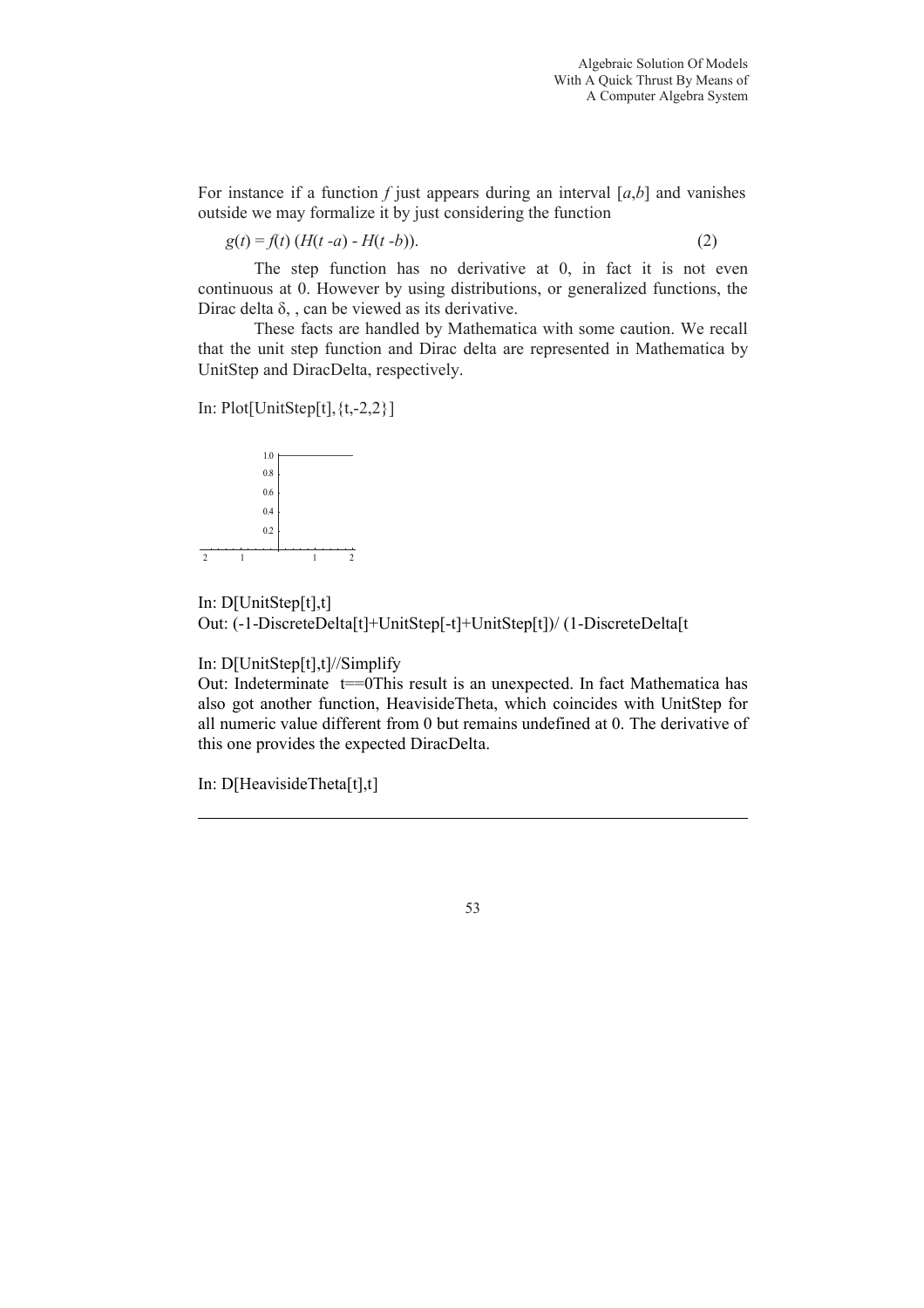Out: DiracDelta[t]

In:{UnitStep[0],HeavisideTheta[0]} Out:{1,HeavisideTheta[0]}

Let us note that simplifications are straightforwardly obtained,

In: Simplify $\lceil \frac{t^2}{2} \text{ HeavisideTheta}[t]$ , HeavisideTheta  $\lceil 3 t-1 \rceil$ ,  $t>1$ ] Out:  $\{t^2, 1\}$ 

**Example 1.** (*Step functions and Laplace transforms with Mathematica*) Find the Laplace transform of the casual function *f* defined by

*f*(*t*)=1/2 for  $\frac{3}{4} \le t \le 1$ ,  $f(t) = 1$  for  $t \ge 1$ . (3)

*Sol.:* The step function *H* enables to write

 $f(t) = 1/4(H(t) - H(t - 3/4)) + 1/2(H(t - 3/4) - H(t - 1)) + H(t - 1).$ 

Thus for our purpose we may proceed as follows:

In: LaplaceTransform[1/4 (UnitStep[t]-UnitStep[t-3/4]) +1/2 (UnitStep[t-3/4] -UnitStep[t-1])+UnitStep[t-1],t,s] Out:  $1/(4 \text{ s}) + \frac{s}{2} (2 \text{ s}) + \frac{s}{4} / (4 \text{ s}).$ 

Finding out the Inverse of the output of Example 1:

In: InverseLaplaceTransform[s,t] Out: 1/4 (1+2 HeavisideTheta[-1+t] + HeavisideTheta[-3/4+t]))

We note that the UnitStep function has been replaced by the HeavisideTheta function, both of which indeed enjoy the same Laplace Transform: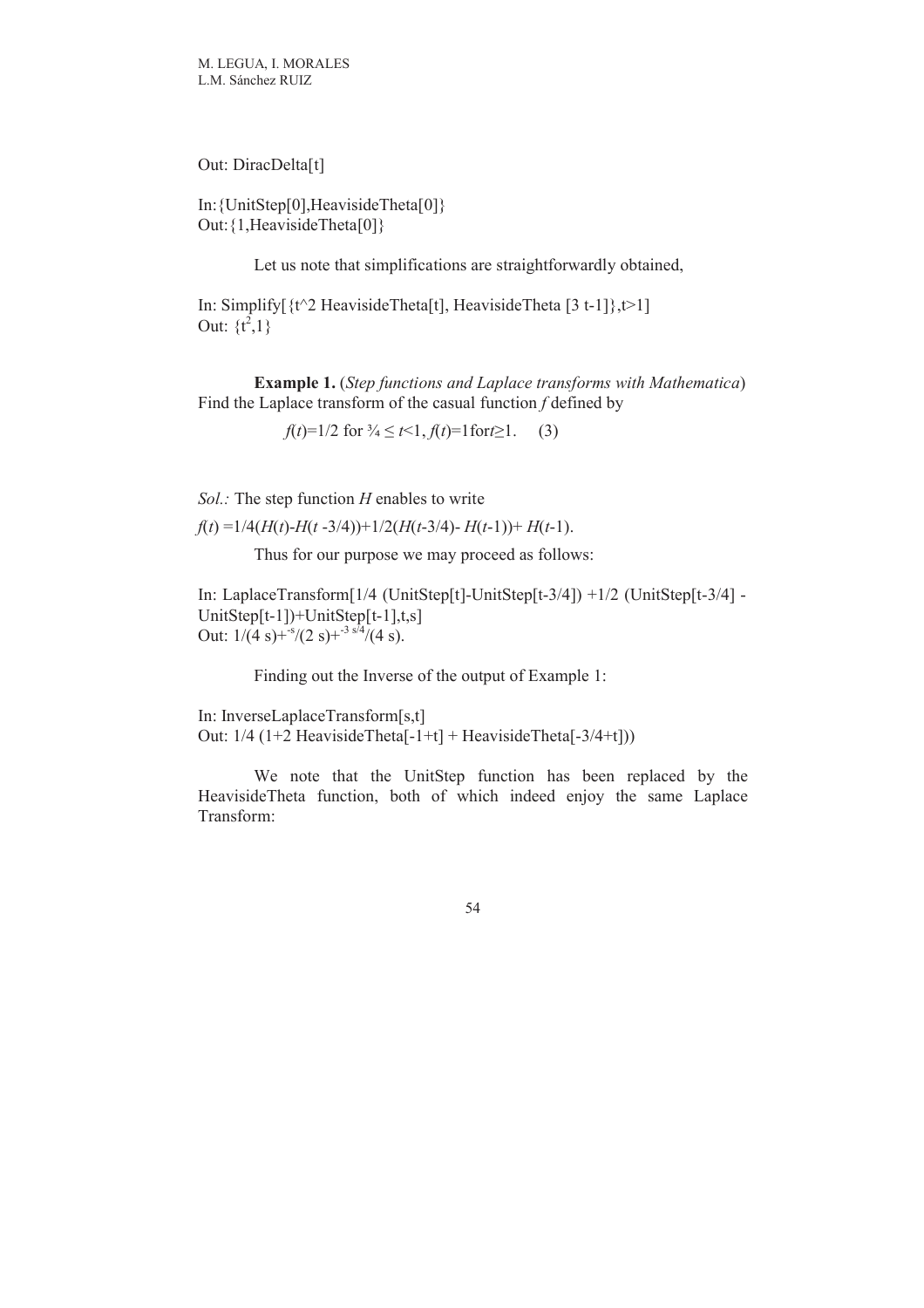In:LaplaceTransform[1/4(HeavisideTheta[t]HeavisideTheta[t3/4])+1/2(Heavisi deTheta[t-3/4]-HeavisideTheta [t-1])+ HeavisideTheta [t-1],t,s] Out:  $1/(4s) + (2s) + (4s)$ 

Searching for the Inverse Laplace Transform,

In: InverseLaplaceTransform[s,t] Out:  $1/4$  (1+2 HeavisideTheta[-1+t] + HeavisideTheta[-3/4+t]))

Thus even in this case this inverse Laplace transform does not provide the original function since the program has replaced a HeavisideTheta function in the origin function by the unit.

By means of the Simplify command we may easily check out this issue:

In: 1/4 (HeavisideTheta[t]-HeavisideTheta[t-3/4])+1/2 (HeavisideTheta[t-3/4]- HeavisideTheta[t-1])+ HeavisideTheta[t-1]//Simplify Out: 1/4 (2 HeavisideTheta[-1+t]+HeavisideTheta[-3/4+t] +HeavisideTheta[t]).

Hence the program systematically replies the HeavisideTheta function when finding Inverse Laplace Transform but does not provide this one when there is some delay:

In:{LaplaceTransform[1,t,s],LaplaceTransform[UnitStep[t],t,s],LaplaceTransfo rm [HeavisideTheta[t],x,s]} Out:{1/s,1/s,1/s}

In: InverseLaplaceTransform[s,t] Out: {1,1,1}

In what concerns DiracDelta[t] it returns 0 for all value *t* other than 0. It does not reply Infinity as its value at 0 but handles the DiracDelta properly in integrals.

In fact this is what has happened with UnitStep and HeavisideTheta as shown by finding the above Laplace Transforms.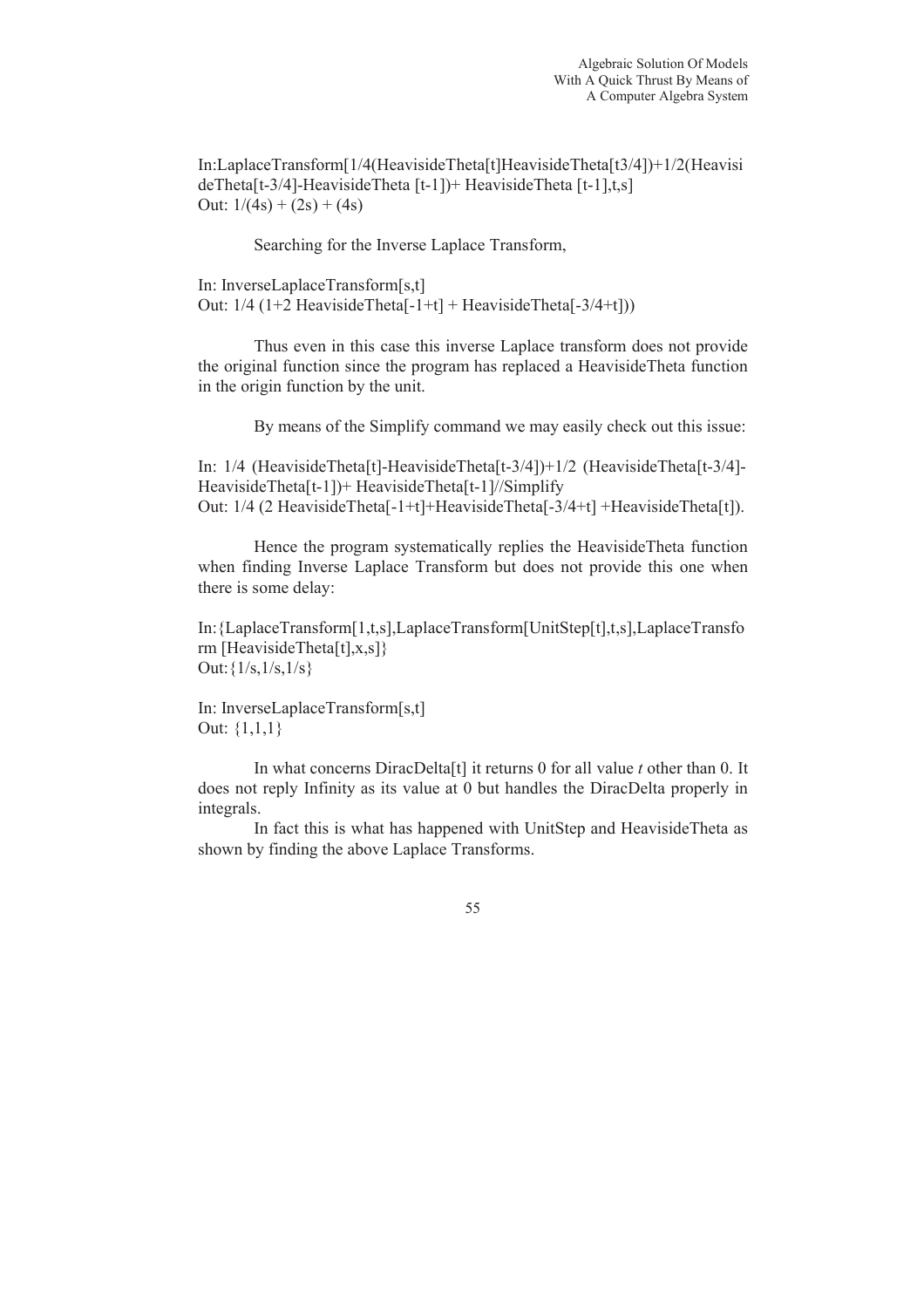In: Plot[DiracDelta[x], $\{x,-2,2\}$ ]



In: DiracDelta[0] Out: DiracDelta[0]

In: Integrate[DiracDelta[x],{x,-Infinity, Infinity}] Out: 1

If we are to find the Laplace transform of a generalized function such as  $e^{2t} \delta(t-\pi)$  we may write

In: LaplaceTransform[Exp[2t]\*DiracDelta[t-Pi],t,s]

Reversely, the program should provide the corresponding Inverse Laplace Transform. However we get the unpleasant surprise that the program can only detect the DiracDelta input when there is no delay

In: InverseLaplaceTransform[Exp[-Pi (-2+s)],s,t] Out: InverseLaplaceTransform[Exp[-Pi (-2+s)],s,t]

**Note 1.** Let us point out the above by finding the Laplace Transform of the standard DiracDelta and the DiracDelta with one unit delay, and subsequently asking Mathematica to obtain the corresponding Inverse Laplace Transforms,

In: LaplaceTransform[{DiracDelta[t],DiracDelta[t-1]}, t,s] Out:  $\{1^{-s}\}$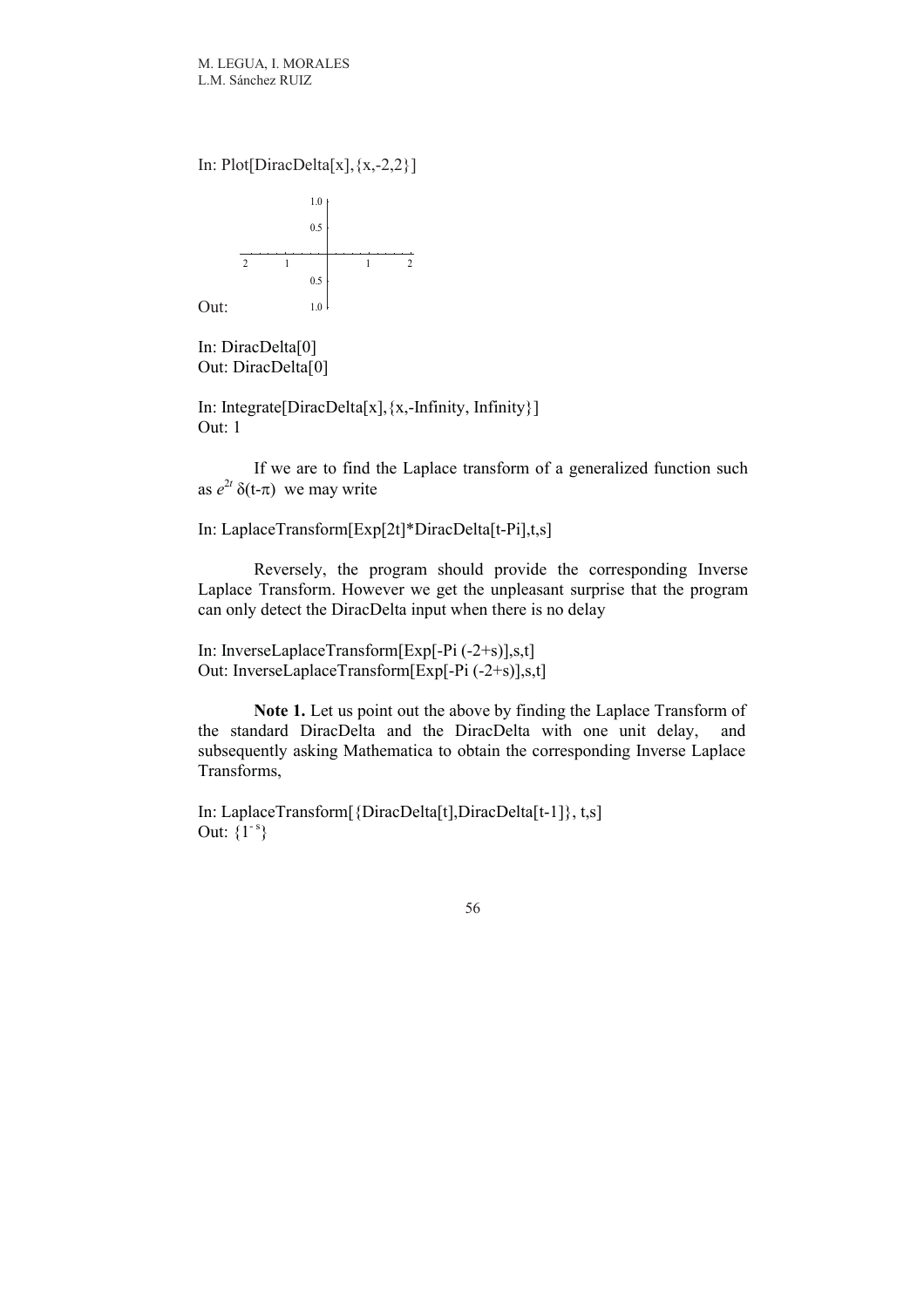In: InverseLaplaceTransform[s,t] Out: {DiracDelta[t], InverseLaplaceTransform[s,t]}.

**Note 2.** Mathematica can manipulate the derivative of the Dirac delta Dirac(1,t) which is a distribution  $\delta'$  that satisfies  $t\delta'(t) = -\delta(t).$  (4)

In: D[DiracDelta[t],t] Out: DiracDelta' [t]

In: t\*D[DiracDelta[t],t]//Simplify Out: - DiracDelta[t].

# **3.INITIAL VALUE PROBLEMS**

Laplace transforms are useful to solve initial value problems modelled by (a system of) linear differential equations with constant coefficients.

Next we provide some examples which show that the solution provided by Mathematica has to be adequately manipulated in order to check that it satisfies the dynamic systems when they correspond to the modeling of spike inputs.

**Example 2.** (*A Dirac delta input*) Solve

$$
y'' + 5y' + 6y = \delta(t), y(0) = 0, y'(0) = 0.
$$
\n(5)

*Sol.:* We find the solution by means of the DSolve Mathemathica command

In: DSolve[ $\{y''[t]+5*y'[t]+6*y[t]=DiracDelta[t], y[0]=-0,y'[0]=-0\}$ ,y[t],t] Out:  $\{y[t] - \binom{-3t(-1)^t}{1-HeavisideTheta[t]}\}.$ 

If we wish to check the answer,

In:  $z[t] = (-Exp[-3*t] (-1 + Exp[t]) (1 - HeavisideTheta[t])$ Out: $^{-2t}(-1)^{t}$  (1-HeavisideTheta[t])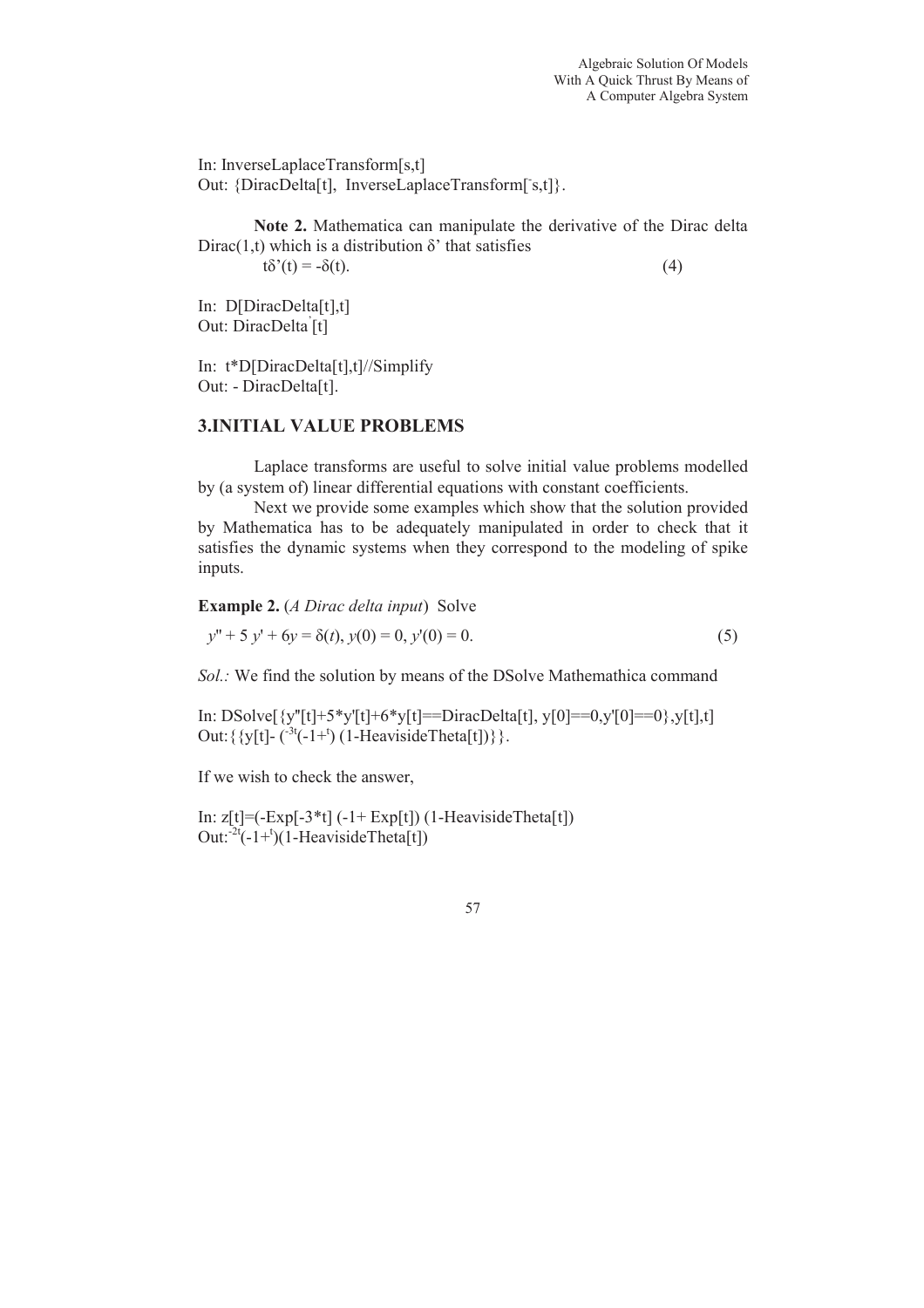In: FullSimplify[D[z[t],  $\{t,2\}$ ]+ 5\*D[z[t], t]+6\*z[t]] Out:  $-2t(-1) + HeavisideTheta[1]) - 3t(-1) + C_1E[-1] + HeavisideTheta[1])$ 

We have not obtained the expected DiracDelta. However, proceeding step by step.

In: D[z[t],t]//Simplify Out:  $2t(-3+2^t)(-1)$  Heaviside Theta[t])

In:  $D[t]+5+6*z[t]/\sin\phi$ Out: DiracDelta[t]

Finally the initial conditions may just partially be checked because of the no determination of the HeavisideTheta function at 0,

In:  $\{z[0], D[z[t],t]/.t0\}$ Out: {0,-1+HeavisideTheta[0]}.

Despite the remark made at Note 1, the solution is much easily checked when there is some delay in the spike of the dynamic system. For instance in front of a delay of two units in the thrust of Example 2 the output and its checking are more easily handled.

**Example 3.** (*A delayed Dirac delta input*) Solve

$$
y'' + 5 y' + 6y = \delta(t-5), y(0) = 0, y'(0) = 0.
$$
\n<sup>(6)</sup>

*Sol.:* We find the solution by means of the DSolve Mathemathica command

In: DSolve[{y''[t]+5\*y'[t]+6\*y[t]==DiracDelta[t-5],y[0]==0,y'[0]==0}, y[t],t] Out:  $\{ \{y[t]^{10-3t} \, (-^5 +^t) \}$  Heaviside Theta $[-5+t] \}$ .

If we wish to check the answer,

In:  $z[t] = Exp[10-3t](-Exp[5]+Exp[t])$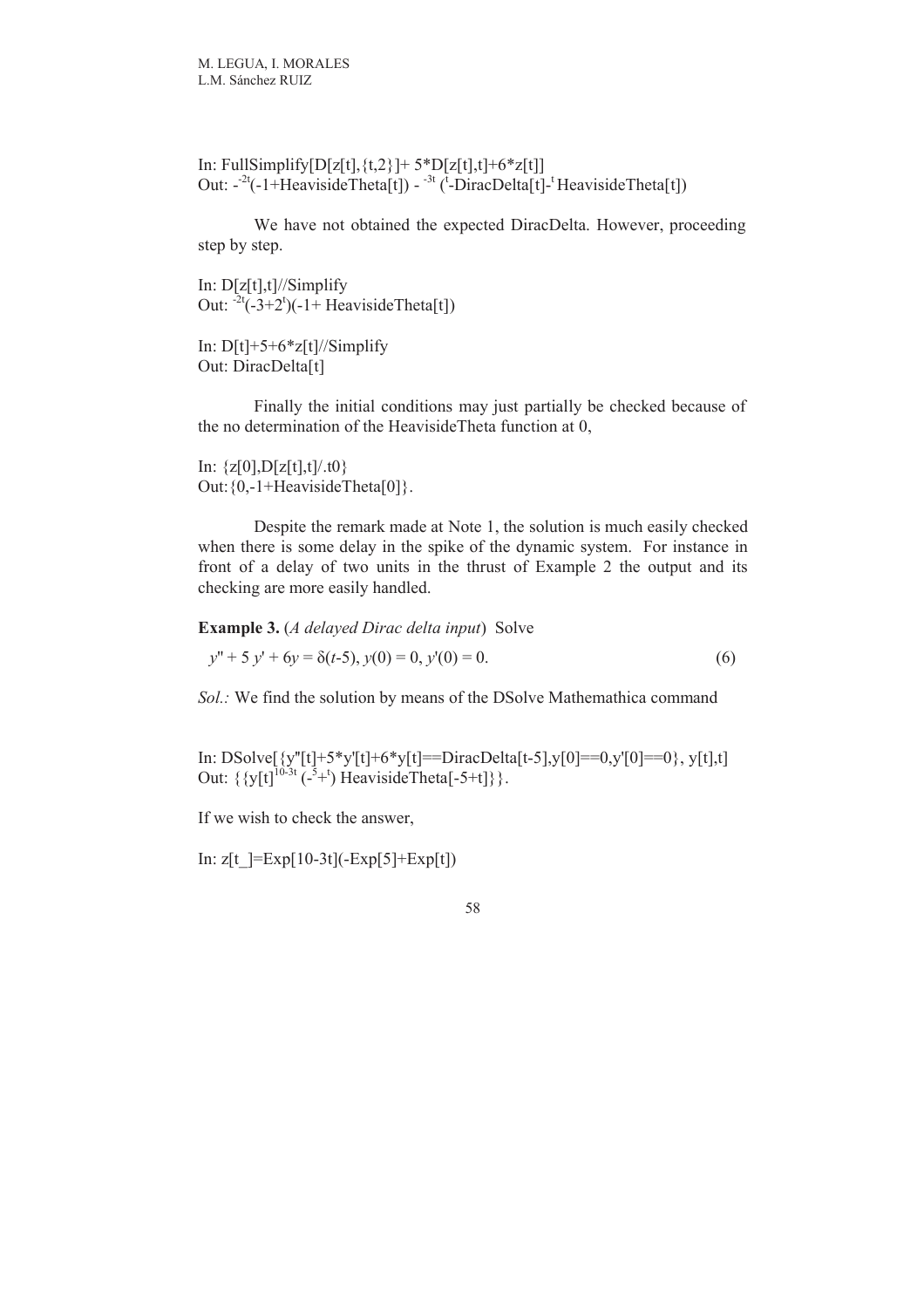Out:  ${}^{10-3t}$ ( $-{}^{5}+{}^{t}$ )HeavisideTheta[ $-5+t$ ]

In: FullSimplify[D[z[t],  $\{t,2\}$ ]+ 5\*D[z[t], t]+6\*z[t]] Out: DiracDelta[-5+t]

In this case the initial conditions are easily checked,

In:  $\{z[0], D[z[t],t]/.t0\}$ Out: {0,0}.

**Example 4.** (*A Step function input*) Solve

$$
y'' + 5y' + 6y = H(t), y(0) = 0, y'(0) = 0.
$$
\n(7)

*Sol.:* The solution is easily obtained with Mathematica,

In: DSolve $[\{y''[t] + 5 y'[t] + 6 y[t] == UnitStep[t], y[0] == 0, y'[0] == 0\}, y[t], t]$ Out:  $\{ \{y[t]1/^{3t}(-1)^{2}(2) \text{UnitStep}[t] \} \}$ 

If we try to check this is the right answer, the solution is not fully satisfactory but may be considered helpful

```
In: z[t] = 1/6 Exp[-3t]-1+Exp[t])<sup>2</sup> (2+Exp[t]) UnitStep[t]
Out: 1/6^{-3t}(-1)^{2}(2)^{t}
```
In: FullSimplify $[D[z[t], \{t, 2\}]$ + 5\* $D[z[t], t]$ +6\* $z[t]$ ]  $\begin{pmatrix} 1 \end{pmatrix}$  $t > 0$ Out:  $\int$  ComplexInfinity  $t == 0$ 

In this case the initial conditions cannot be fully verified,

In:  $\{z[t], D[z[t],t]/.t0\}$ Out: {0,Indeterminate}.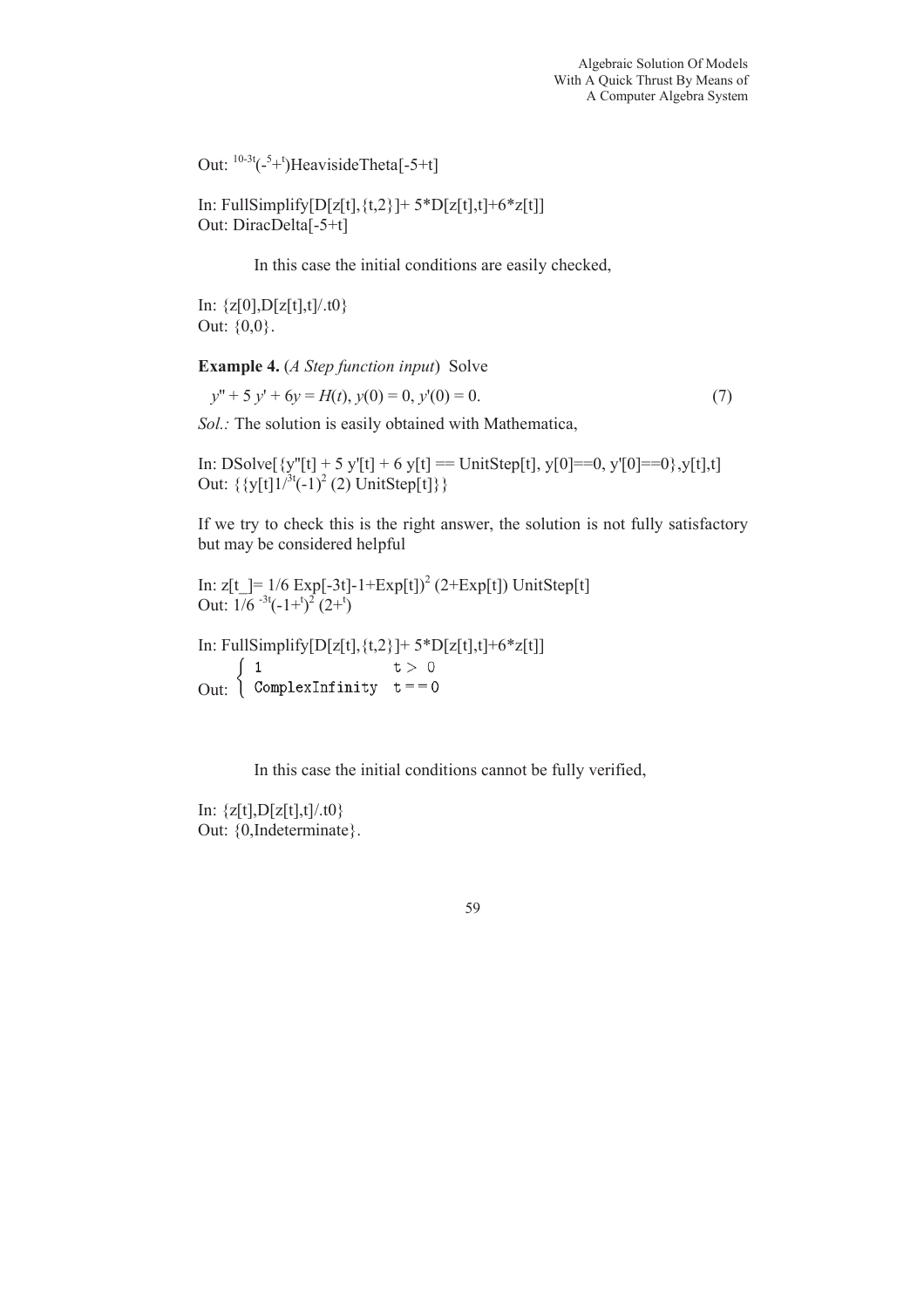# **4.CONCLUSIONS**

Mathematica is a computational software program commonly used in scientific, engineering, and mathematical fields. As all computer algebra systems Mathematica saves time in routine calculations and application of standard techniques. In fact their capabilities to deal with symbolic calculations have been continuously enhanced and simplified at the same time.

From the very first release Mathematica was split into two parts, the *kernel* and the *front end*. The former interprets the input expressions and returns the output expressions. The latter allows the creation and handling of the *Notebook* document which contains the program code and formatted text as well as the results. Documents can be structured using a hierarchy of cells, which allow outlining and sectioning of the file.

The continuous enhance of its capabilities for high-performance computing include the introduction of packed arrays, sparse matrices, and libraries designed to evaluate with high-precision arithmetic.

All the above has made Mathematica one of the strongest computer algebra systems in what refers to algebraic manipulation and by the number of examples shown in this note it can properly handle some distributions such as Dirac delta though we have had the chance to check that sometimes the answers are not fully satisfactory.

As a general rule, checking the answer provided by Mathematica may prove to be more than just an exercise of dealing with the program, it may show that something is wrong or confirm the answer is right.

Then knowledge and experience from the user will be required in order to avoid taking for good the program answer and perhaps decide whether using the UnitStep or HeavisideTheta function if needed, both equal to each other but at the origin and with a different behavior in the derivatives.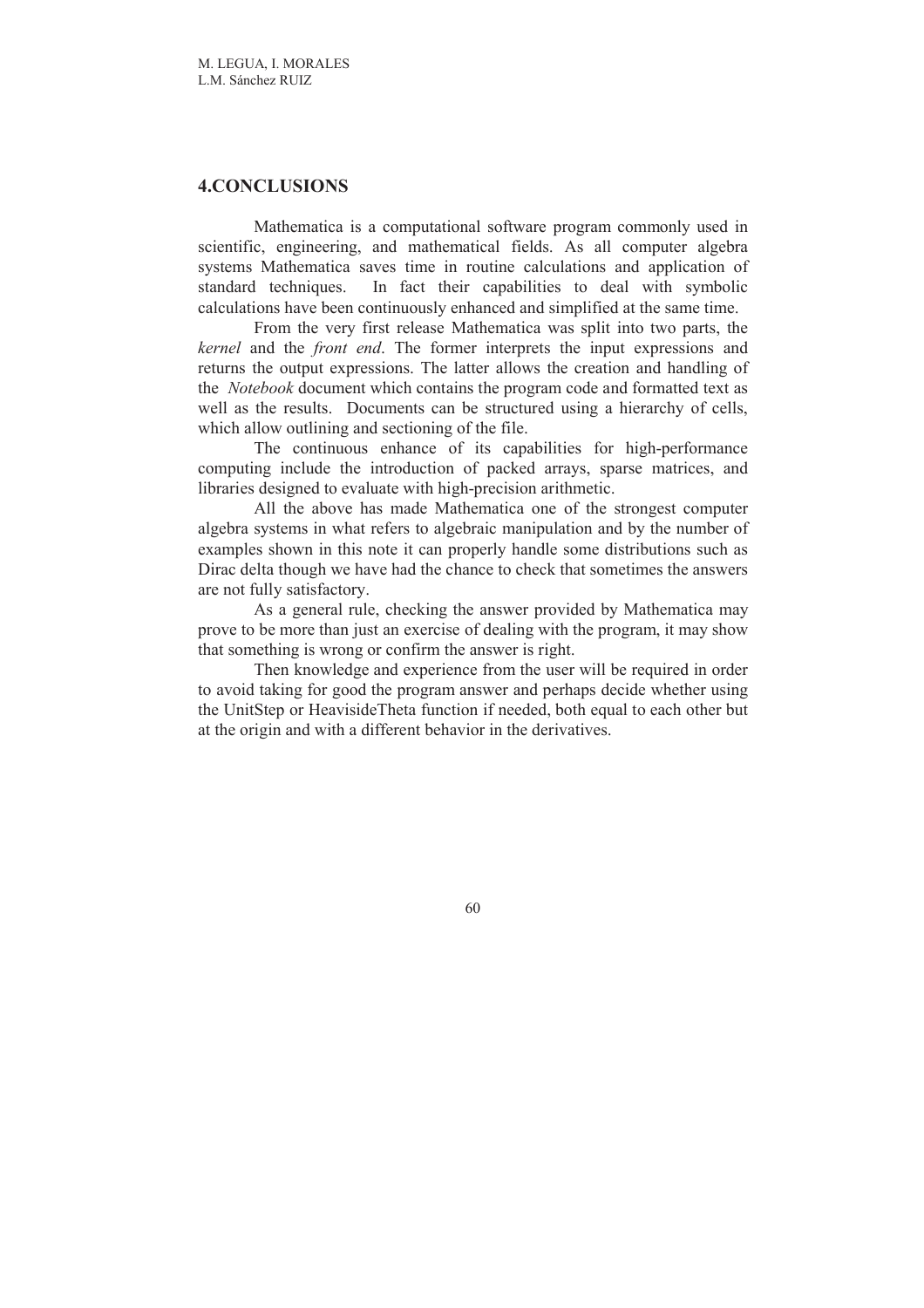# **5.REFERENCES**

http://reference.wolfram.com/mathematica/guide/ Mathematica.html

Eppstein D., "Zonohedra and Zonotopes," Mathematica in Education and Research 5, 4 (1996), 15-21.

Moraño J.A. and. Sánchez Ruiz L.M. Cálculo y Álgebra con Mathematica 7. Editorial de la UPV 2010.

http://www.wolfram.com/

Weisstein E.W., "Making MathWorld." The Mathematica Journal 10 (2007), 474-488.

http://www.mathworks.com/products/matlab/whatsnew

Bahriawati C. and Carstensen C., "Three MATLAB implementations of the lowest-order Raviart-Thomas MFEM with a posteriori error control"; Comput. Methods Appl. Math. 5 (2005), 333-361.

Bhardwaj R. and Kaur P. "Chaos using MATLAB in the motion of a satellite under the influence of magnetic torque"; pp. 337-372 in Mathematical mmodels and methods for real world systems (Ed.: K. M. Furati, Z. Nashed and A.H. Siddiqi). LNPAM 247. Chapman & Hall, 2006.

Lin X., Liu A.,. Li Y and. Wu P. "A MATLAB programming for simulation of X-ray capillaries"; Appl. Math. Comput. 172 (2006), 188-197.

Ntaganda J.M., Mampassi B., Some B.,. Seck D and Samb A.. "Design of the human cardiovascular-respiratory control system using MATLAB"; Far East J. Appl. Math. 22 (2006), 137-153.